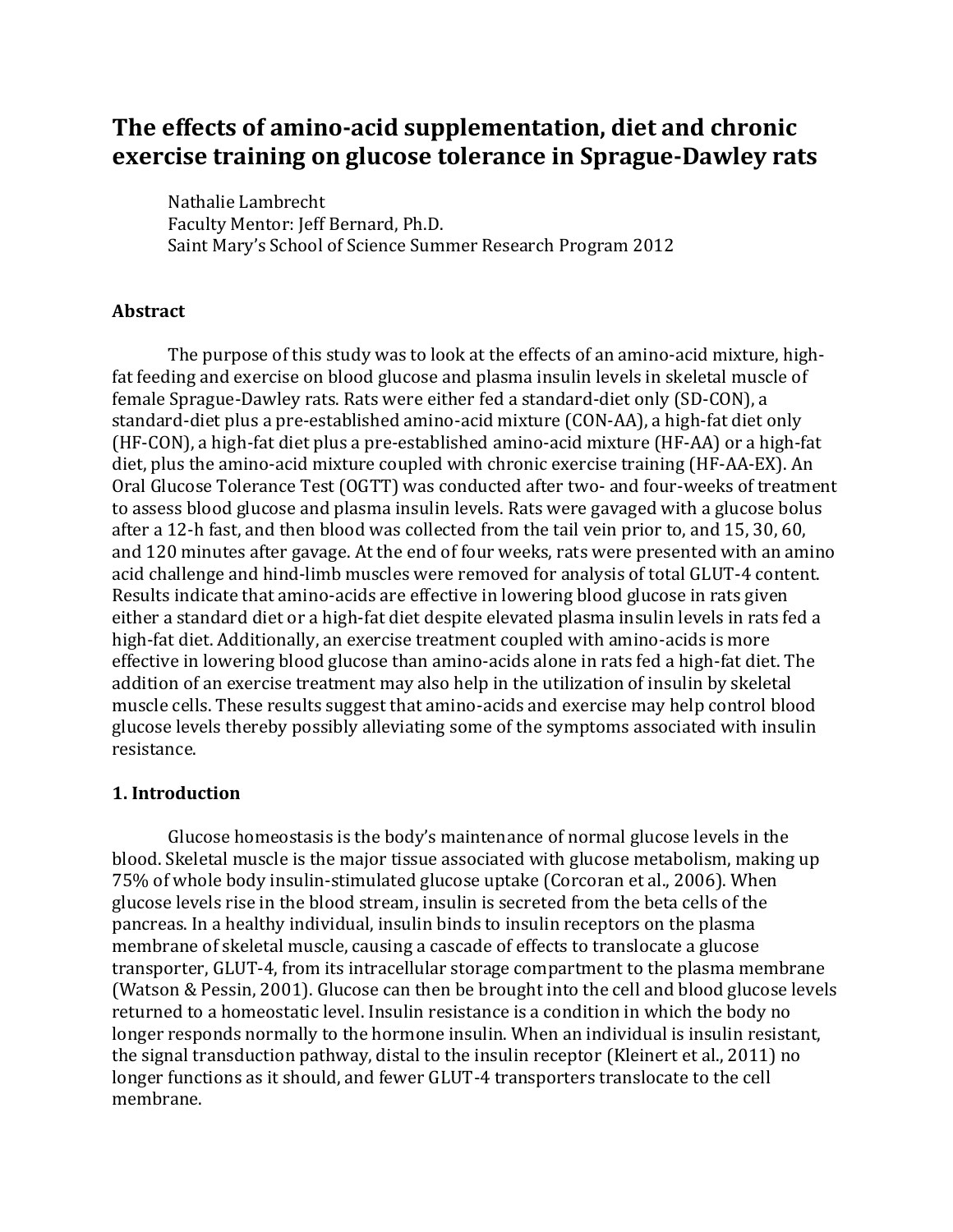It is commonly known that a high-fat diet coupled with a sedentary lifestyle puts one at a greater risk for developing metabolic syndrome, which includes insulin resistance, and is associated with type 2 diabetes as well as other cardiovascular risks. Studies have repeatedly shown that a high-fat diet induces skeletal muscle insulin resistance in rats (Han et al., 1997; Kim et al., 2000; Liao & Xu, 2011; Storlein et al., 1986; Tremblay et al., 2001; Zierath et al., 1997). Rats fed a high-fat diet exhibit increased abdominal fat, increased plasma insulin, hyperglycemia, increased total cholesterol, LDL, and triglycerides (Han et al., 1997). Studies suggest that this defect arises from impaired activation of insulin receptor substrate 1 (IRS-1) associated phosphatidylinositol 3'-kinase (PI3K) activity (Tremblay et al., 2001). If PI3K is inactivated, everything downstream of it is shut off, and GLUT-4 can no longer translocate to the plasma membrane. Liao and Xu (2011) found that rats fed a short-term high-fat diet showed increased basal ribosomal protein S6 kinase1 (S6K1). This is part of the mammalian target of rapamycin (mTOR)/S6K1 pathway, which is activated by the signaling protein Akt. They theorized that chronic increased activation of this pathway led to skeletal muscle insulin resistance due to the negative feedback loop which inactivates insulin receptor substrate 1 (IRS-1), and this in turn, as others observed, impairs PI3K.

It is well-known that there are at least two distinct pools of GLUT-4 inside the cell, one which responds to insulin and one which responds to muscle contraction (Goodyear & Kahn, 1998). Exercise induces GLUT-4 translocation independently of PI3K through the adenosine 5'-monophosphate-activated protein kinase pathway (AMPK) (Liu et al., 2005). AMPK acts as an energy sensor which leads to contraction stimulated glucose transport in skeletal muscle through GLUT-4, independently of the insulin signaling pathway (Doi et al., 2005). Thus exercise has been widely studied in rats fed a high-fat diet, and so made insulin resistant, to evaluate the effects of glucose transport utilizing the AMPK pathway. Research has confirmed that exercise can prevent insulin resistance associated with the consumption of a high-fat diet (Friedrichsen et al., 2006; Liao & Xu, 2011; Sano et al., 2011). Studies looking at rats fed a high-fat diet and exercise treatments have found that exercise increases GLUT-4 expression and glucose transport rate (Jung & Kang, 2010) as well as increases total GLUT-4 content (Zhang et al., 2009).

Research has also focused on the use of branched chain amino acids (BCAA) as a blood glucose lowering therapy. Doi (2003, 2005) found that isoleucine stimulated glucose uptake in rat skeletal muscle in vivo through a mechanism independent of insulin and independent of AMPK. The decrease in blood glucose levels utilized PI3K and protein kinase C (PKC) phosphorylation, without an increase in plasma insulin (Doi et al., 2003; Doi et al., 2005). Nishitani (2005) found that leucine and isoleucine promoted GLUT-4 translocation without the activation of Akt, an important downstream reaction in insulinstimulated GLUT-4 translocation. Further research found that a mixture of several BCAA was more effective at lowering blood glucose than one amino acid alone, and that this glucose transport was associated with increased AS-160 (rab GTP-ase activating protein) phosphorylation (Bernard et al., 2011; Kleinert et al., 2011).

Research on the various pathways which induce GLUT-4 translocation suggests that all three mechanisms, insulin, exercise, and amino-acids, utilize at least partially separate pathways (Fig. 1). Therefore, the purpose of this study was to examine the effects of an amino-acid mixture, high-fat feeding, and exercise on blood glucose and plasma insulin levels in rat skeletal muscle.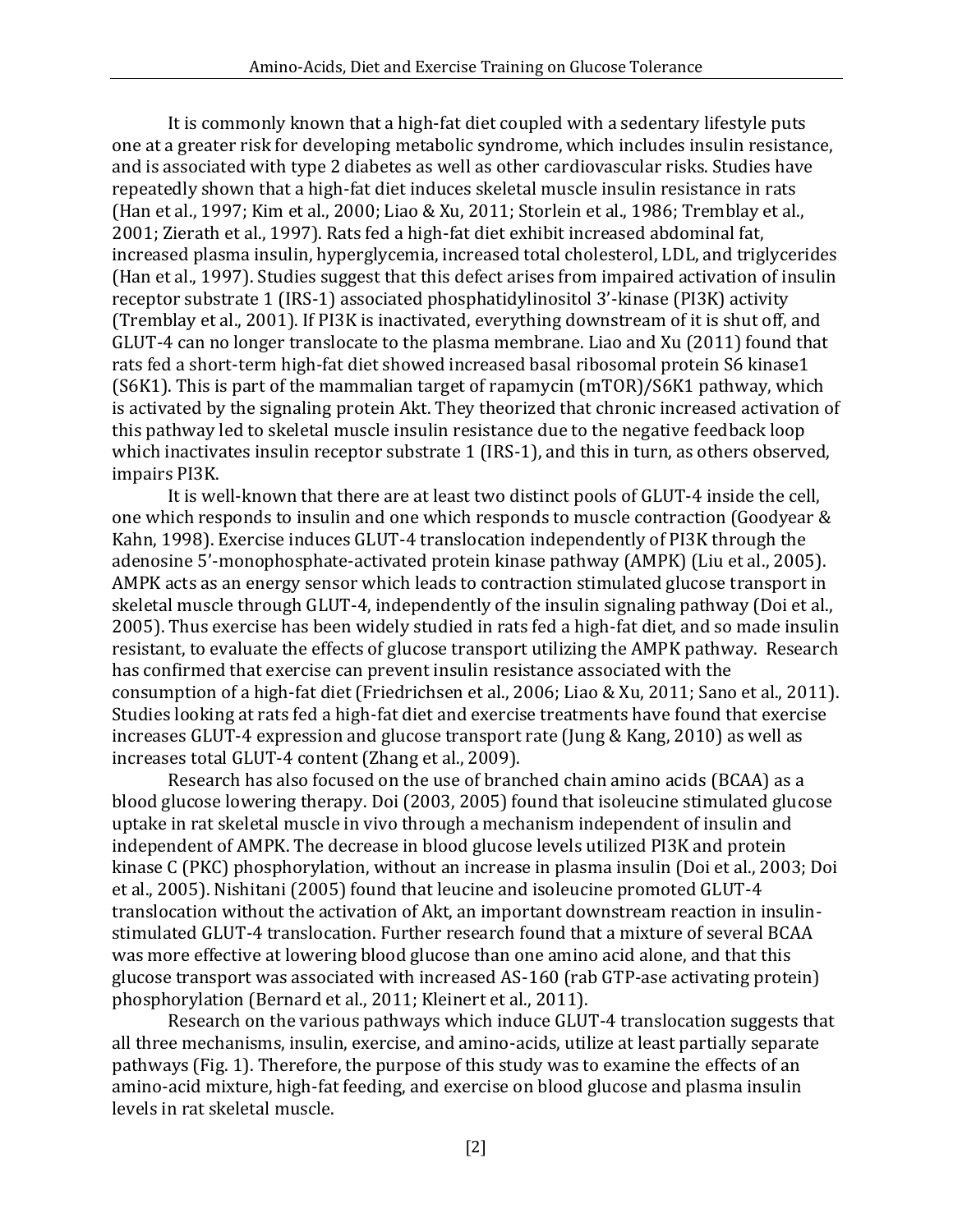#### 1.1 *Rational*

This investigation was designed as a pilot study to determine if 1) chronic amino acid supplementation improved glucose tolerance in both normal and high-fat fed rats and 2) if the combined effects of amino acids and exercise were additive. Due to limited resources available during the Summer Research Program, three groups were studied, a high-fat diet control, high-fat diet plus amino-acid supplementation, and high-fat diet, amino-acid supplementation and exercise training. It is well known throughout the literature that exercise improves glucose tolerance in healthy, insulin resistant, normal-fed and high-fat fed rats. Thus, for the purposes of this pilot study, we did not include a highfat diet exercise or a control exercise group. These groups will be added at a later date. Furthermore, information presented in this report is from data collected during January Term and during the Summer Research Program. Both sets of data will be presented together in order to provide a more thorough story of how amino acid supplementation, diet and exercise impact glucose tolerance. Our January 2012 study provides data on rats fed a standard diet: a control group, as well as rats fed a standard diet and given the aminoacid supplement. These data provide a reference for non-insulin resistant blood glucose levels and plasma insulin. No known research, prior to the current study, has looked at the effects of amino-acids in rats fed a high-fat diet. Data from this study are to be used as pilot data for further research in a study which includes all control and treatment groups.

#### **HIGH-FAT DIET**



**Fig. 1.** Outline of the three main pathways for GLUT-4 translocation in skeletal muscle. Rats are made insulinresistant through a high-fat diet, which inactivates the IRS-PI3K mechanism and turns off all downstream signals. Exercise utilizes its own GLUT-4 pool through the AMPK pathway. Amino-acids share characteristics with the insulin-signaling pathway and thus likely share the same pool of GLUT-4. Amino-acids have been shown to activate PI3K, PKC, and AS160. AA: amino-acids; Akt2: protein kinase Akt-2 (also known as PKB, protein kinase B) AMPK: adenosine 5'-monophosphate-activated protein kinase pathway; AS160: rab GTPase-activating protein; IRS: insulin receptor substrate-1; PI3K: phosphatidylinositol 3'-kinase; PIP3: phosphatidylinositol 3,4,5-triphosphate; PKC: protein kinase C.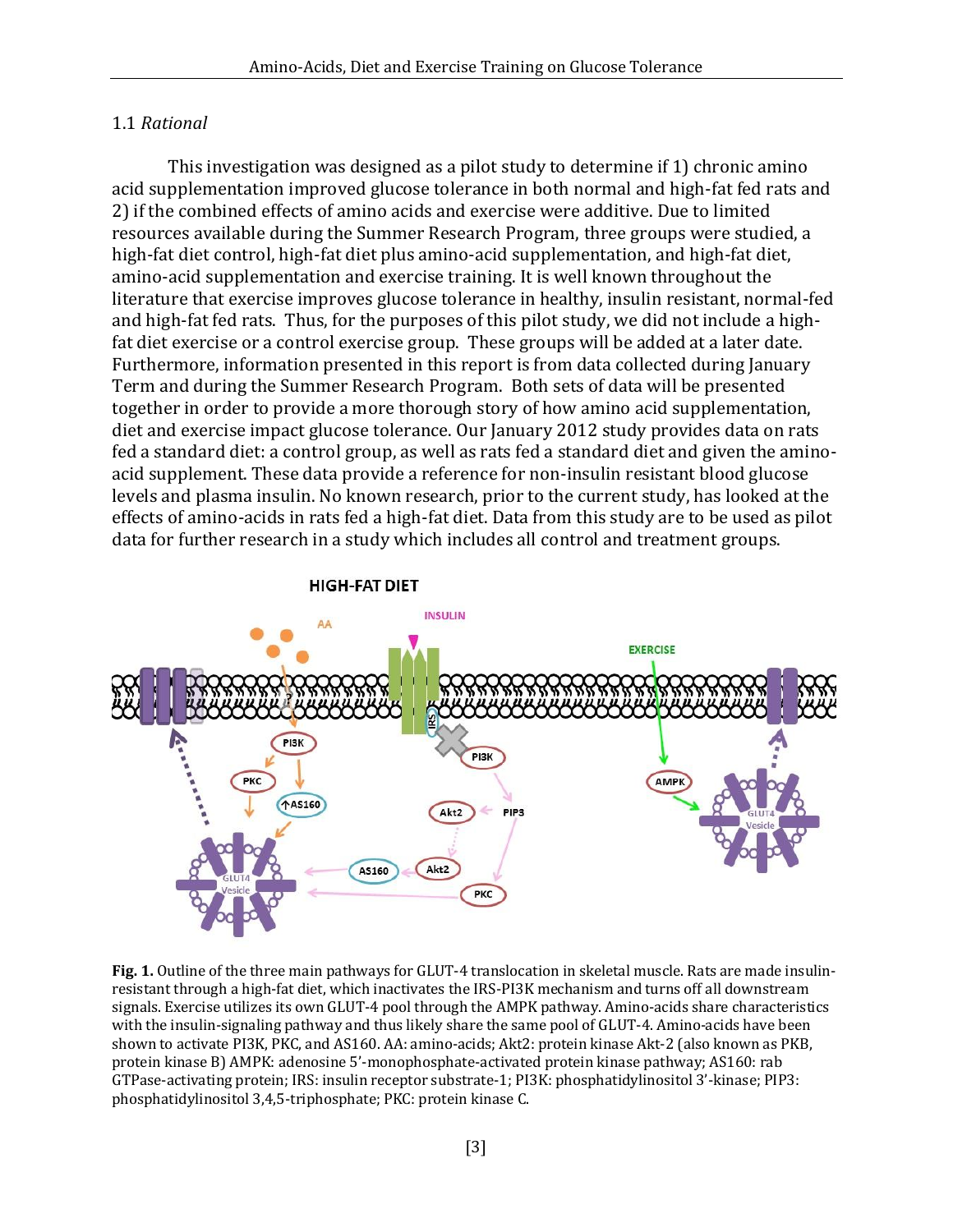### **2. Materials and Methods**

### 2.1 *Animal Care and Housing*

Animal handling and care was according to standard animal handling protocol and animals were cared for to maintain the least stressful environment possible. Thirty female  $\sim$ 7 week old Sprague-Dawley rats were obtained from Harlan (Indianapolis, IN). Rats were randomly assigned to one of five groups: standard diet control (SD-CON, n=6), standard diet plus a pre-established amino-acid mixture with increased isoleucine concentration (SD-AA, n=6), high-fat diet control (HF-CON, n=6) (data provided by Dr. Liao), high-fat diet plus the amino-acid mixture (HF-AA, n=6) or high-fat diet plus the amino-acid mixture and exercise treatment (HF-AA-EX, n=6). Rats were housed two to a cage and given access to the respective chow and water ad libitum. The temperature of the animal room was maintained at 21°C with a 12-h light/dark cycle. Rats were kept for four weeks. A day of acclimation was given to the rats before the amino acid mixture was administered. Exercise treatment was conducted after two days of acclimation, and rats were given a week to become familiarized with the exercise treatment.

#### 2.2 *Experimental Protocol*

The 60% high-fat diet, with fat coming predominantly from hydrogenated coconut oil, was obtained from Dyets, Inc. (#101920 AIN-93G, Bethlehem, PA). All other treatment groups not receiving a high-fat diet were given standard laboratory chow from LabDiet (Prolab RMH 1800 5LL2, Brentwood, MO). After one day of acclimation, rats receiving the amino-acid treatment were given an amino-acid mixture used in previous studies investigating glucose tolerance (Bernard et al., 2011; Bernard et al., 2012; Kleinert et al., 2011; Wang et al., 2012). The amino acid supplement was mixed into their drinking water and consisted of 8% amino-acids (cysteine, methionine, valine, isoleucine, and leucine) and 2% sucrose. For every 50mL of water, a specific amount of sucrose and amino acids was added and the drink was then brought to volume. The drink was divided among the cages, totaling approximately 50ml per day per cage. Rats in the exercise treatment group were given one week to become familiarized with swimming in barrels. Barrels measured 24 inches in diameter and 36 inches in height. Water in the barrels was maintained at  $\sim$ 35 $^{\circ}$ C. Rats swam every two to three days, totaling ten exercise sessions over the course of the four weeks. After the first week, weight was attached to the tail to reduce rat buoyancy and increase the work-load. Rats swam with up to 8% body-weight attached to the tail, for up to one hour, according to ability. Rats unable to swim for the full hour were taken out and either had their weight reduced or swimming time reduced. This training protocol had been shown previously to provide a sufficient exercise stimulus to improve glucose tolerance (Hara et al., 2011; Morrison et al., 2008)

An Oral Glucose Tolerance Test (OGTT) was administered after two- and four-weeks of treatment. Rats were fasted for 12-h prior to the beginning of the OGTT. Blood samples were obtained by cutting the tip of the rat tail and taking 0.5ml of blood from the tail vein. Basal blood glucose levels were first obtained and then rats were gavaged with a 22.5% glucose solution (8ml/kg). Blood samples were collected at 15', 30', 60', and 120' after gavage. Blood was collected in a microcentrifuge tube containing EDTA. After the four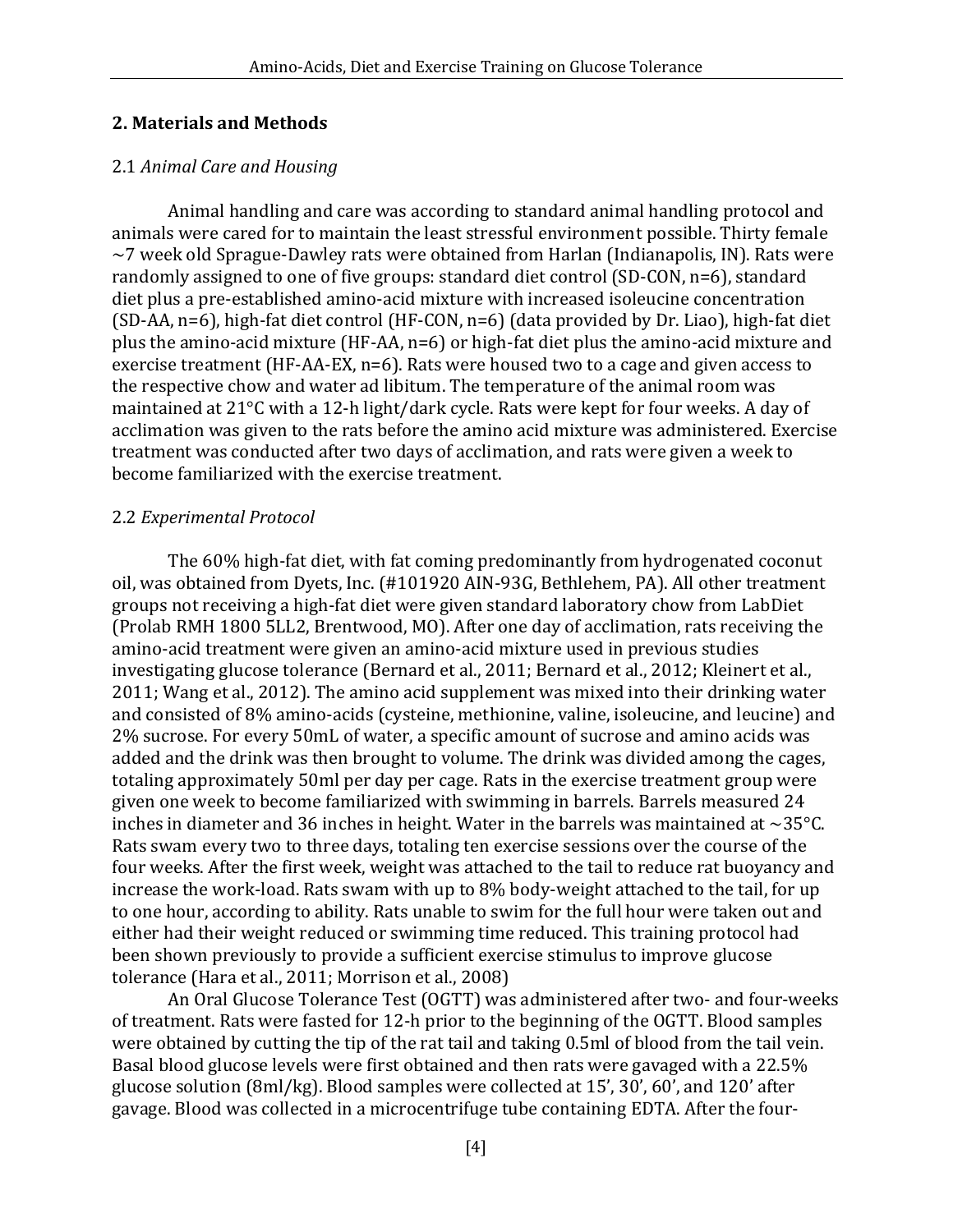week OGTT, rats were given two days to recover and then underwent surgery to remove the hind-limb muscles. Rats were gavaged (8ml/kg) with amino-acid mixture, prepared as described above, then anesthetized with an intraperitoneal injection of pentobarbital sodium (65mg/kg) 45 min after supplementation. The soleus, quadriceps, and gastrocnemius were excised and then rats were euthanized by cardiac injection of pentobarbital sodium (65 mg/kg). Excised muscle was freeze-dried in liquid nitrogen and then stored at -80°C for further analysis.

#### 2.3 *Blood Analysis*

To measure blood glucose for the OGTT, a drop of blood was immediately analyzed using a glucose analyzer (One Touch Ultra 2; LifeScan, Milpitas, CA). Test tubes containing the blood sample and EDTA were centrifuged at 14,000 rpm for 10 minutes at room temperature. The tubes were stored at -80°C for further analysis. Plasma insulin was measured by ELISA according to the manufacturer's instructions (Alpco, Salem, NH).

#### 2.6 *Statistical Analysis*

A two-way ANOVA was performed on the blood glucose and plasma insulin data (treatment  $\times$  time). After finding an overall significance between treatment groups, a LSD post-hoc test was used to find statistical significance between means (*p*<0.05). Statistical analysis was conducted using SPSS software (SPSS, Chicago, IL). All values are expressed as mean  $\pm$  SE.

#### **3. Results**

#### 3.1 *Animal Characteristics*

HF-CON weight gain was significantly higher than all other treatment groups. No other significant differences in weight gain between the treatment groups were observed (Table 1).

| Group    | <b>Starting Weight (g)</b> | <b>Ending Weight (g)</b> | Weight Gain (g) |
|----------|----------------------------|--------------------------|-----------------|
| SD-CON   | $125.5 \pm 1.9$            | $186.3 \pm 5.4$          | $60.8 \pm 4.8$  |
| SD-AA    | $124.8 \pm 1.9$            | $189.2 \pm 2.8$          | $64.3 \pm 3.3$  |
| HF-CON   | $122.2 \pm 2.4$            | $193.3 \pm 9.9$          | $71.1 \pm 6.9$  |
| HF-AA    | $129 \pm 3$                | $187 \pm 4$              | $58 \pm 2$      |
| HF-AA-EX | $125 \pm 2$                | $182 \pm 3$              | $57 \pm 2$      |

**Table 1.** Body mass measurements at start and end of experiment, including overall weight gain over four weeks. Values are mean ± SE.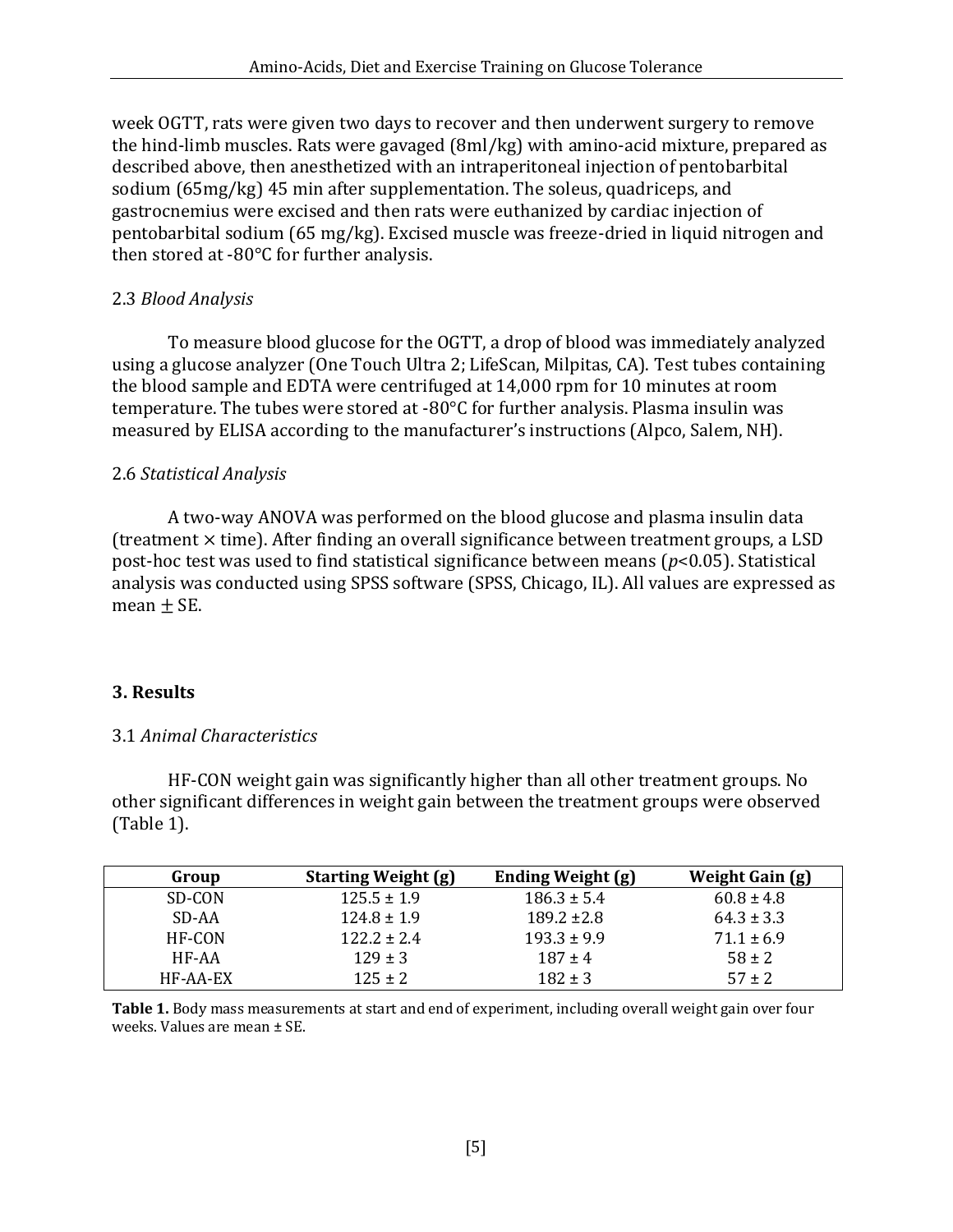#### 3.2 *OGTT and Plasma Insulin*

Blood glucose levels were determined during the oral glucose tolerance test (OGTT) following a 12-h fast at both two and four weeks. Blood was collected from the tail vein before and 15, 30, 60, and 120 minutes after gavage. Plasma insulin was determined from the OGTT.

The first comparison of blood glucose levels addressed is between the control groups and amino-acid treatment, including High-Fat Diet Control (HF-CON), Standard-Diet Control (SD-CON), Standard-Diet and Amino-Acid Mixture (SD-AA) and High-Fat Diet and Amino-Acid Mixture (HF-AA). During the first OGTT taken at 2 weeks (Fig. 2), there was a significant difference at 0 minutes between HF-CON and all other treatment groups. After fifteen and thirty minutes, blood glucose was significantly lower for both HF-AA and SD-AA compared to the control groups, and HF-AA was significantly lower than SD-AA. At one hour, SD-CON was significantly lower than HF-CON, but both control groups continued to have a significantly higher blood glucose level than the amino-acid treatments. The two amino-acid treatments were not significantly different from each other. As blood glucose levels returned to homeostatic levels after two hours, HF-CON remained significantly higher than all other groups, while HF-AA remained significantly lower than all other treatment groups.



**Fig. 2. Oral Glucose Tolerance Test (OGTT) at 2 weeks.** Sprague-Dawley rats in HF-CON (High-Fat Diet Control), SD-CON (Standard-Diet Control), SD-AA (Standard-Diet + Amino-acid Mixture), HF-AA (High-Fat Diet + Amino-acid Mixture) treatments were gavaged with glucose. Blood was collected from the tail vein before gavage and 15, 30, 60, and 120 minutes after gavage. Values are mean ± SE. \**p*<0.05 HF-CON vs. all other treatments. #*p*<0.05 SD-CON vs. all other treatments. †*p*<0.05 SD-AA vs. all other treatments. ‡*p*<0.05 HF-AA vs. all other treatments.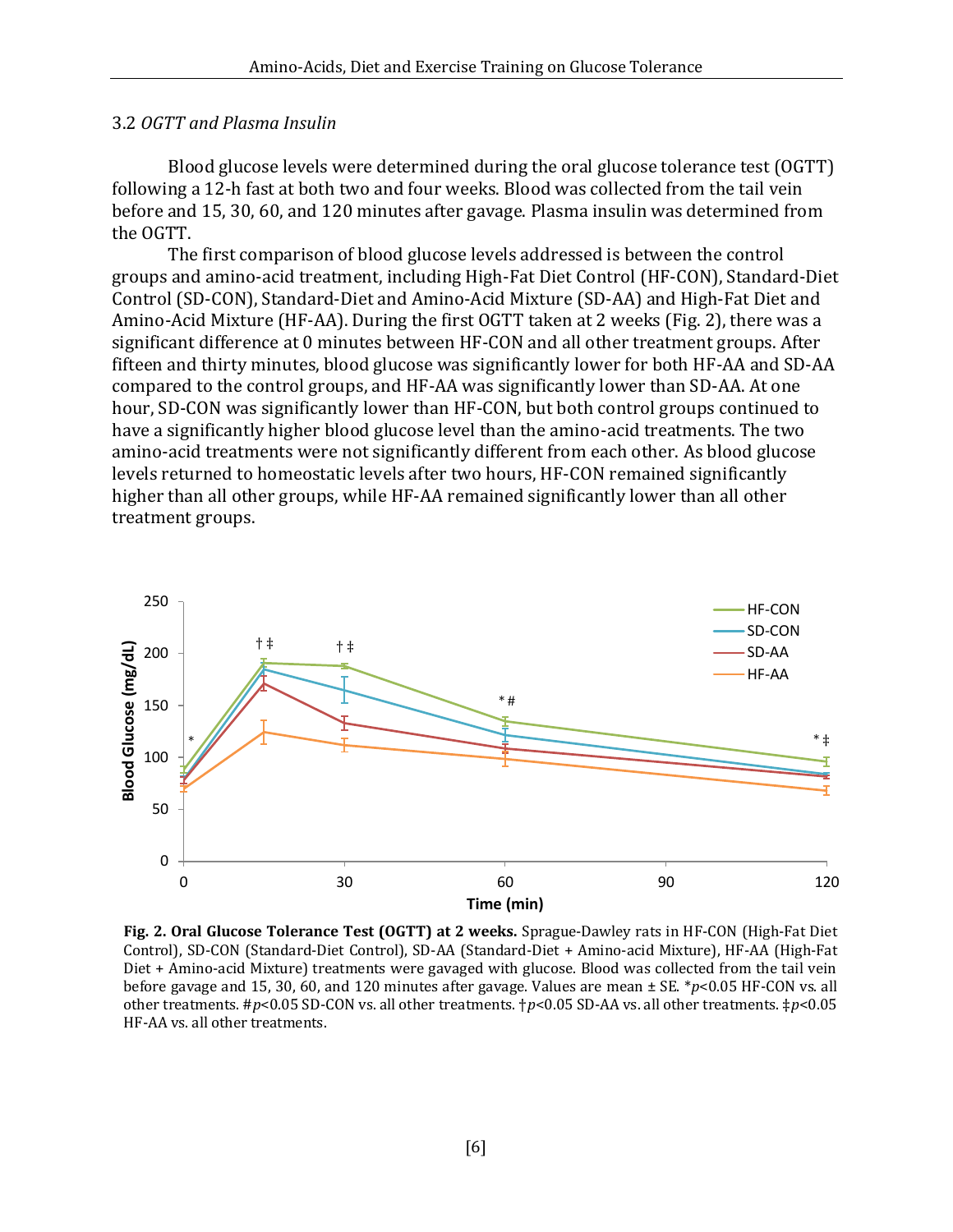The final OGTT after four weeks (Fig. 3) showed a significantly higher blood glucose level for HF-CON compared to all other treatments at each time point. The SD-CON group was significantly higher than the two amino-acid treatments at 15 and 30 minutes. At 60 minutes, SD-AA blood glucose was significantly lower than HF-AA. After two hours, only HF-CON blood glucose levels remained elevated while the other treatment groups returned close to baseline levels without a significant difference between the three.



**Fig. 3. Oral Glucose Tolerance Test (OGTT) at 4 weeks.** Sprague-Dawley rats in HF-CON (High-Fat Diet Control), SD-CON (Standard-Diet Control), SD-AA (Standard-Diet + Amino-acid Mixture), HF-AA (High-Fat Diet + Amino-acid Mixture) treatments were gavaged with glucose. Blood was collected from the tail vein before gavage and 15, 30, 60, and 120 minutes after gavage. Values are mean ± SE. \**p*<0.05 HF-CON vs. all other treatments. #*p*<0.05 SD-CON vs. all other treatments. †*p*<0.05 SD-AA vs. HF-AA.

In the 2-week OGTT, plasma insulin levels (Fig. 4) were significantly elevated for HF-CON compared to standard-diet treatments at all time points. The HF-AA group was significantly lower than HF-CON only after two hours. Both SD groups had significantly lower levels of plasma insulin than the high-fat groups at baseline and at 30 and 60 minutes. At 15 and 120 minutes, HF-AA insulin levels were not significantly higher than that of the standard-diet groups.

After four weeks, plasma insulin levels (Fig. 5) for HF-CON peaked much higher at 15 minutes and remained elevated compared with after two weeks. As seen in the 2 week OGTT, after four weeks HF-CON was signficantly higher than the standard-diet groups across the two hours. The HF-AA treatment group had signficantly lower plasma insulin levels than HF-CON at all time points except 30 minutes, but had significantly higher plasma insulin levels than the standard-diet treatment groups at 0, 30, 60 and 120 minutes. There was no significant difference between plasma insulin levels of the standard-diet treatment groups.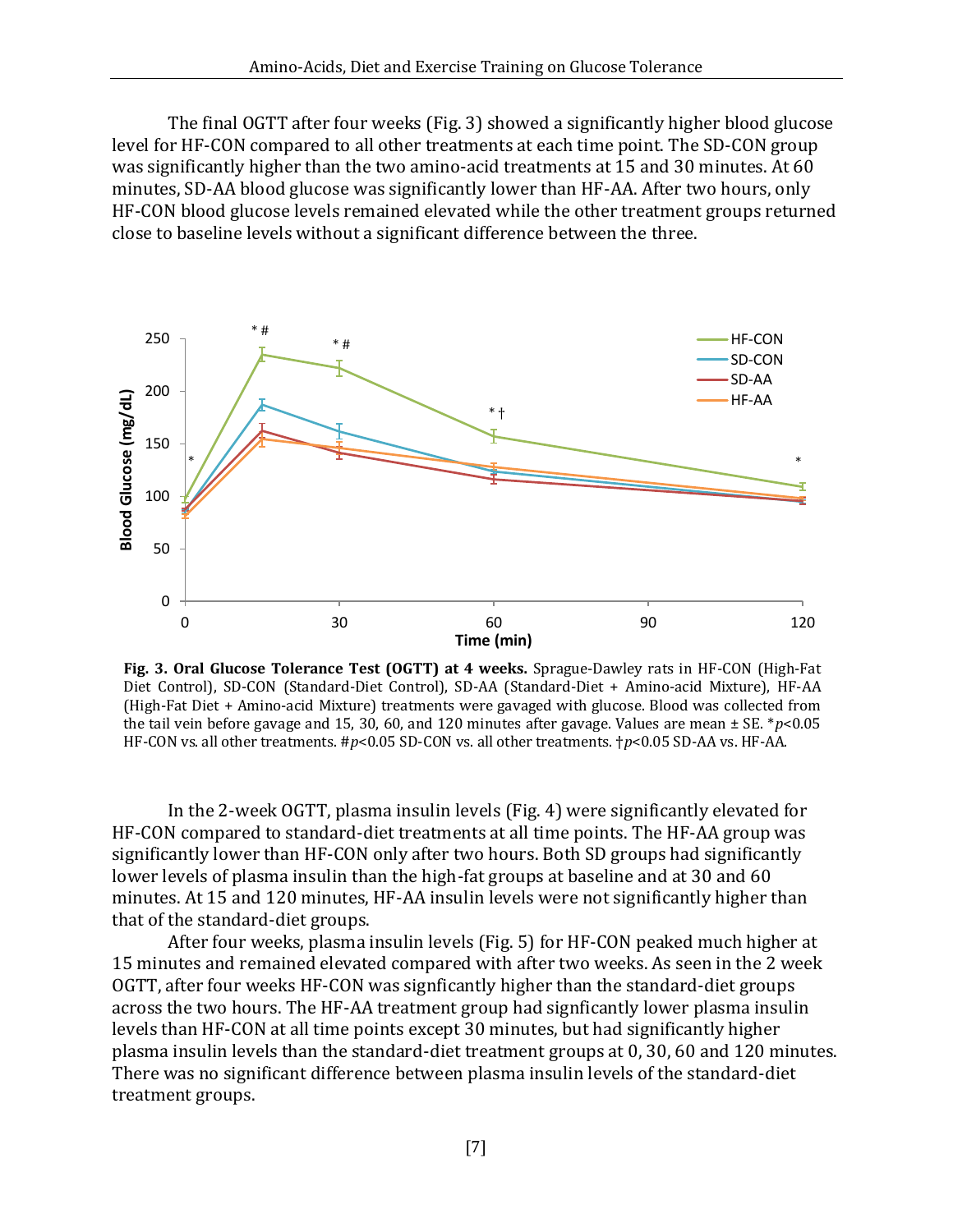

**Fig. 4. Plasma insulin during OGTT at 2 weeks.** Sprague-Dawley rats in HF-CON (High-Fat Diet Control), SD-CON (Standard-Diet Control), SD-AA (Standard-Diet + Amino-acid Mixture), HF-AA (High-Fat Diet + Amino-acid Mixture) treatments were gavaged with glucose. Blood was collected from the tail vein before gavage and 15, 30, 60, and 120 minutes after gavage. Values are mean ± SE. \**p*<0.05 HF-CON vs. all other treatments. \*\**p*<0.05 HF-CON vs. SD-CON, SD-AA. ‡*p*<0.05 HF-AA vs. SD-CON, SD-AA.



**Fig. 5. Plasma insulin during OGTT at 4 weeks.** Sprague-Dawley rats in HF-CON (High-Fat Diet Control), SD-CON (Standard-Diet Control), SD-AA (Standard-Diet + Amino-acid Mixture), HF-AA (High-Fat Diet + Amino-acid Mixture) treatments were gavaged with glucose. Blood was collected from the tail vein before gavage and 15, 30, 60, and 120 minutes after gavage. Values are mean ± SE. \**p*<0.05 HF-CON vs. all other treatments. \*\**p*<0.05 HF-CON vs. SD-CON, SD-AA. ‡*p*<0.05 HF-AA vs. all other treatments. ‡‡*p*<0.05 HF-AA vs. SD-CON, SD-AA.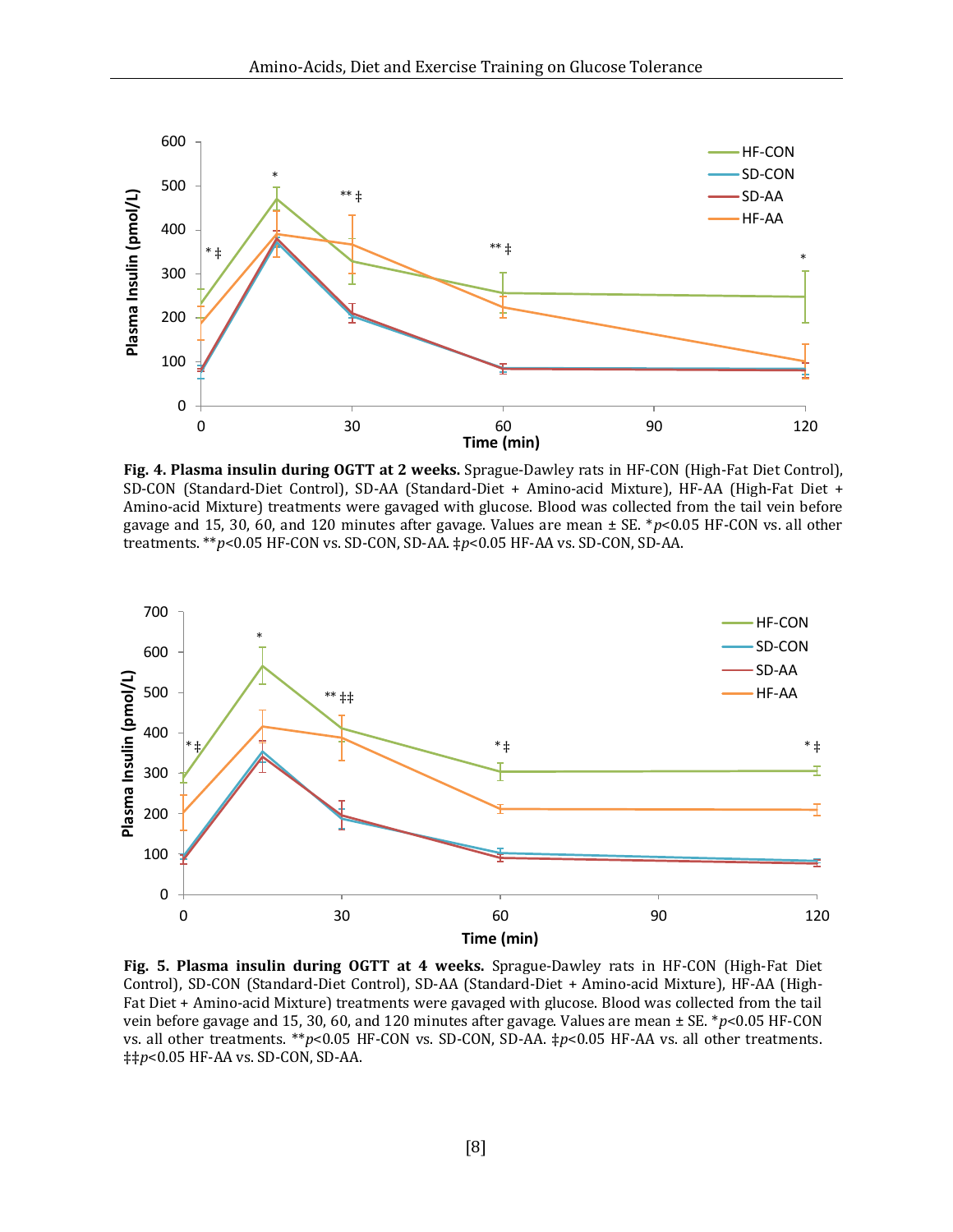Further analysis can be done by comparing the high-fat diet groups (High-Fat Diet Control–HF-CON, High-Fat Diet and Amino-Acid Mixture–HF-AA, High-Fat Diet and Amino-Acid Mixture plus Exercise Treatment–HF-AA-EX). After two weeks, the OGTT (Fig. 6) showed a significantly higher blood glucose level for the HF-CON group compared with the treatment groups, but no difference between the HF-AA and HF-AA-EX. In contrast, in the four-week OGTT (Fig 7), the HF-AA treatment had a significantly higher blood glucose level at 30 and 60 minutes compared to HF-AA-EX. The HF-CON remained significantly elevated above the treatment groups in the 4-week OGTT, and also reached a much higher peak at 15 and 30 minutes compared with the OGTT at 2 weeks.



**Fig. 6. Oral Glucose Tolerance Test (OGTT) at 2 weeks.** Sprague-Dawley rats in HF-CON (High-Fat Diet Control), HF-AA (High-Fat Diet + Amino Acid Mixture), HF-AA-EX (High-Fat Diet + Amino-acid Mixture + Exercise Treatment) treatments were gavaged with glucose. Blood was collected from the tail vein before gavage and 15, 30, 60, and 120 minutes after gavage. Values are mean ± SE. \**p*<0.05 HF-CON vs. all other treatments.



**Fig. 7. Oral Glucose Tolerance Test (OGTT) at 4 weeks.** Sprague-Dawley rats in HF-CON (High-Fat Diet Control), HF-AA (High-Fat Diet + Amino Acid Mixture), HF-AA-EX (High-Fat Diet + Amino-acid Mixture + Exercise Treatment) treatments were gavaged with glucose. Blood was collected from the tail vein before gavage and 15, 30, 60, and 120 minutes after gavage. Values are mean ± SE. \**p*<0.05 HF-CON vs. all other treatments. #*p<*0.05 HF-AA-EX vs. HF-AA.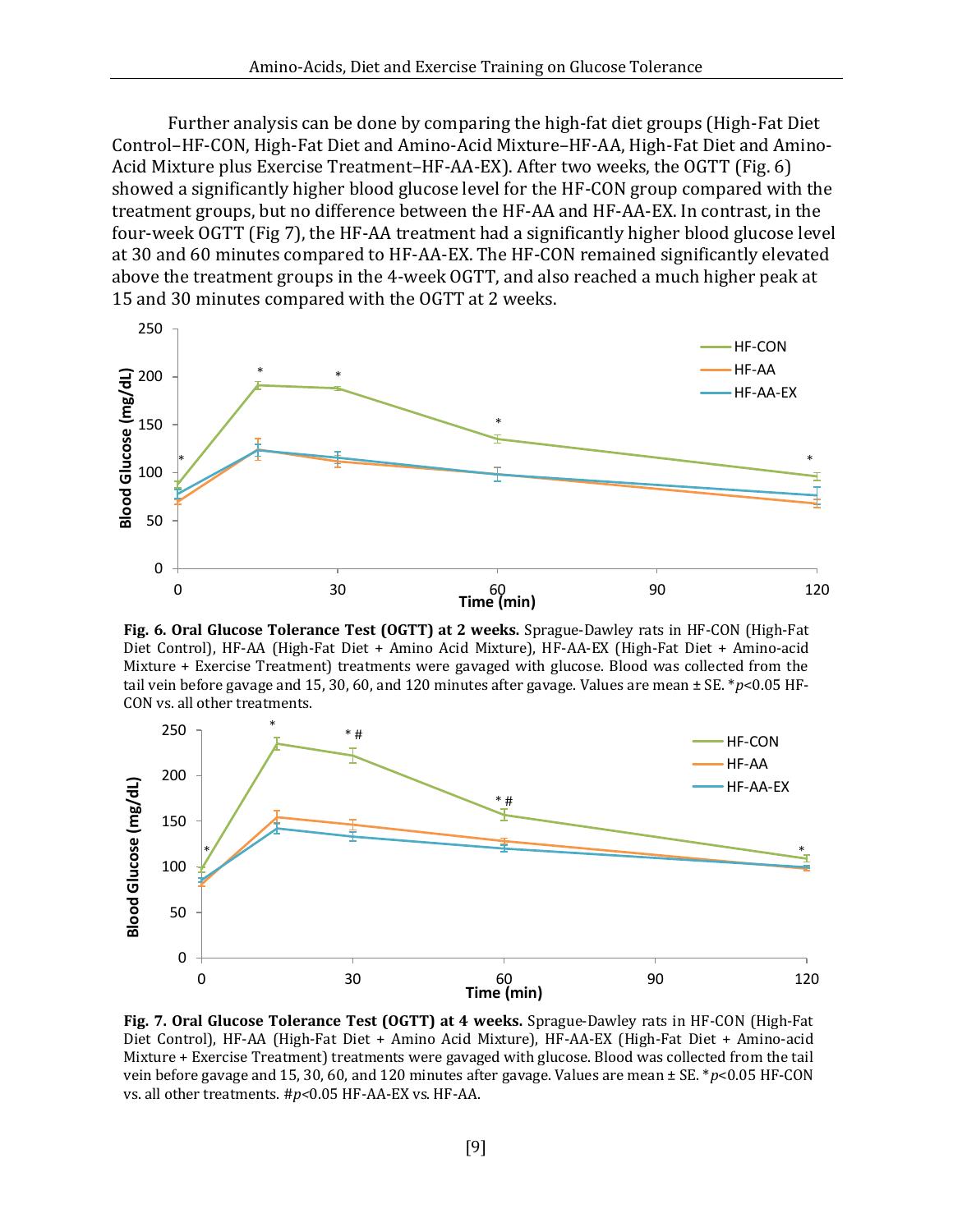During the 2-week OGTT, plasma insulin levels were significantly higher in HF-CON compared with HF-AA and HF-AA-EX at 0, 15, and 120 minutes. No other statistically significant differences were observed. In the 4-week OGTT, HF-CON plasma insulin was significantly higher than both treatment groups at all time points except at 30 minutes, when HF-CON was only significantly higher than HF-AA-EX. At 60 and 120 minutes, HF-AA-EX plasma insulin was significantly lower than HF-AA.



**Fig. 8. Plasma insulin during OGTT at 2 weeks.** Sprague-Dawley rats in HF-CON (High-Fat Diet Control), HF-AA (High-Fat Diet + Amino Acid Mixture), HF-AA-EX (High-Fat Diet + Amino-acid Mixture + Exercise Treatment) treatments were gavaged with glucose. Blood was collected from the tail vein before gavage and 15, 30, 60, and 120 minutes after gavage. Values are mean ± SE. \**p*<0.05 HF-CON vs. all other treatments.



**Fig. 9. Plasma insulin during OGTT at 4 weeks.** Sprague-Dawley rats in HF-CON (High-Fat Diet Control), HF-AA (High-Fat Diet + Amino Acid Mixture), HF-AA-EX (High-Fat Diet + Amino-acid Mixture + Exercise Treatment) treatments were gavaged with glucose. Blood was collected from the tail vein before gavage and 15, 30, 60, and 120 minutes after gavage. Values are mean ± SE. \**p*<0.05 HF-CON vs. all other treatments. \*\**p*<0.05 HF-CON vs. HF-AA-EX. #*p*<0.05 HF-AA-EX vs. HF-AA.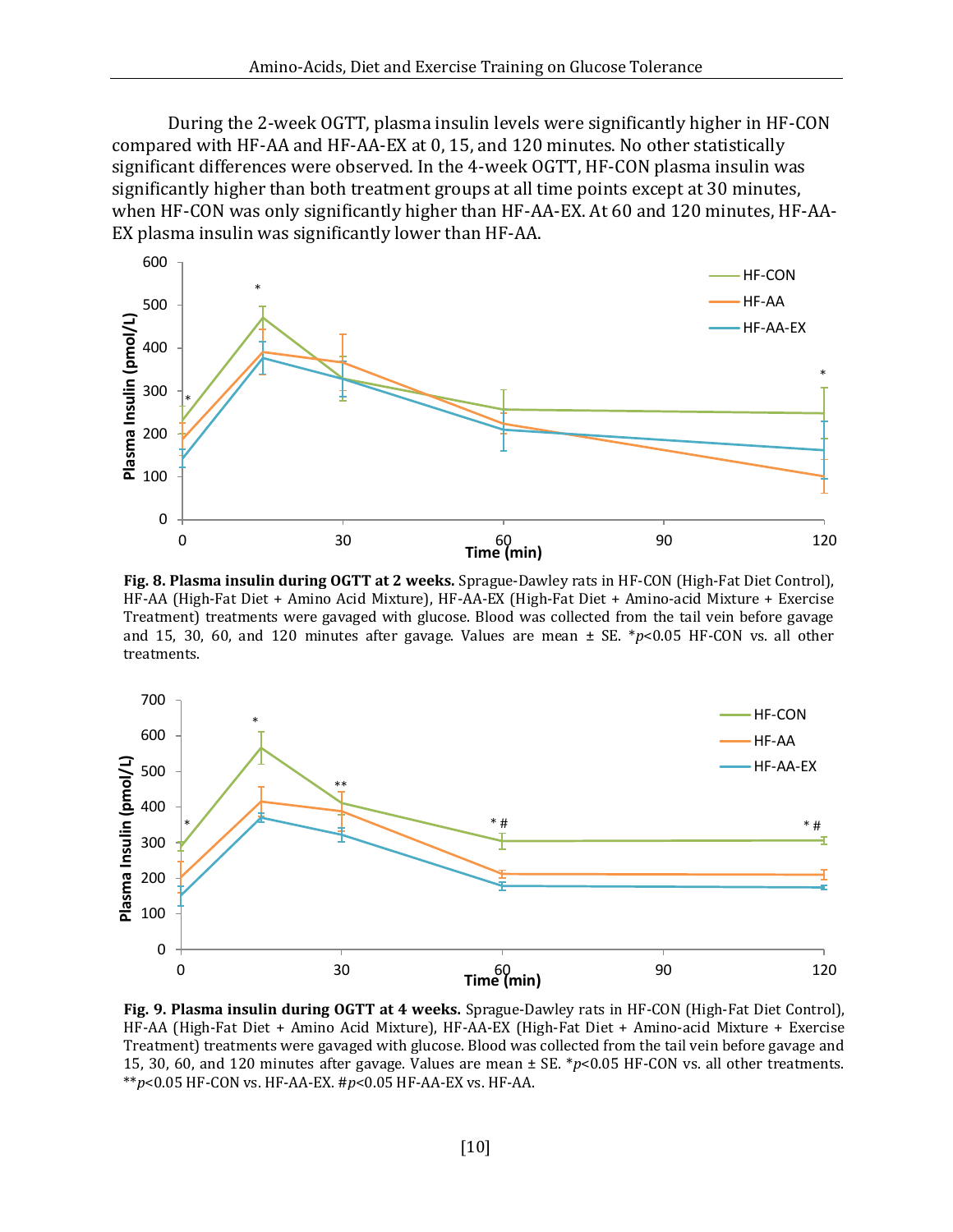#### **4. Discussion**

A high-fat diet has been shown to induce insulin resistance in rats, resulting in increased plasma insulin and hyperglycemia (Storlein et al., 1986). Research has shown that exercise prevents high-fat diet induced insulin resistance (Friedrichsen et al., 2012; Liao & Xu, 2011; Sano et al., 2012), and also increases glucose transport rate (Jung & Kang, 2010). Research has also confirmed the glucose-lowering effects of branched chain amino acids in rats fed a standard diet (Bernard et al., 2011; Kleinert et al., 2011). No known research has examined the effects of amino acids, and amino acids coupled with exercise, in rats fed a high-fat diet. Therefore the purpose of this investigation was to analyze the effects of amino-acids and exercise on glucose tolerance and plasma insulin levels in rats fed either a standard diet or a high-fat diet.

The first part of this analysis looked at the effects of a pre-established amino acid mixture with increased isoleucine concentration. Within the first two weeks the effects of the high-fat diet control treatment already are evident as insulin resistance begins to develop. This is evidenced by the high blood glucose levels and elevated plasma insulin, suggesting that insulin is unable to be utilized to bring glucose into the skeletal muscle cells. After four weeks, insulin resistance has developed further, as blood glucose levels are significantly higher than in rats fed a standard diet. The increased blood glucose is coupled with significantly high plasma insulin levels, further evidencing that insulin is unable to be utilized. This is consistent with previous research showing that a high-fat diet results in the inactivation of IRS-1-PI3K activity (Liao & Xu, 2011; Tremblay et al., 2001) and thus the inability to use insulin to bring glucose into the cell.

Interestingly, at two weeks, the amino-acid mixture coupled with the high-fat diet resulted in the lowest blood glucose levels despite plasma insulin levels above the standard diet treatments. After four weeks, the high-fat diet plus amino-acid treatment group continued to have low levels of blood glucose, at a level similar to the standard diet aminoacid treatment group despite increased plasma insulin. Since the levels of the two aminoacid treatments have similar levels of blood glucose, this suggests that amino-acids may help regulate blood glucose levels effectively enough to mitigate the effects of insulin resistance resulting from the high-fat diet. Nevertheless, it appears that signs of insulin resistance likely still develop in these rats fed a high-fat diet due to the elevated insulin levels compared with treatment groups fed a standard-diet. However, plasma insulin is significantly lower for the HF-AA treatment group compared with the HF-CON group at all time points, except at 30 minutes during the four weeks OGTT, suggesting that amino-acids may play some role in alleviating the development of insulin resistance by helping cells utilize insulin for glucose transport. The data supports the research suggesting that aminoacids work through at least a partially separate pathway from the insulin pathway (Kleinert et al., 2011) since the amino-acids are able to effectively lower blood glucose despite high plasma insulin. Further research looking at GLUT-4 content as well as intracellular signaling proteins is necessary to help clarify how amino-acids affect insulin resistance. Our study confirmed that in rats fed a standard-diet, an amino-acid treatment is effective at lowering blood glucose without an increase in plasma insulin.

The second part of this analysis compared the treatment groups of rats fed a highfat diet. Both the amino-acid mixture and exercise treatment were effective in lowering blood glucose levels despite the administration of a high-fat diet when compared with the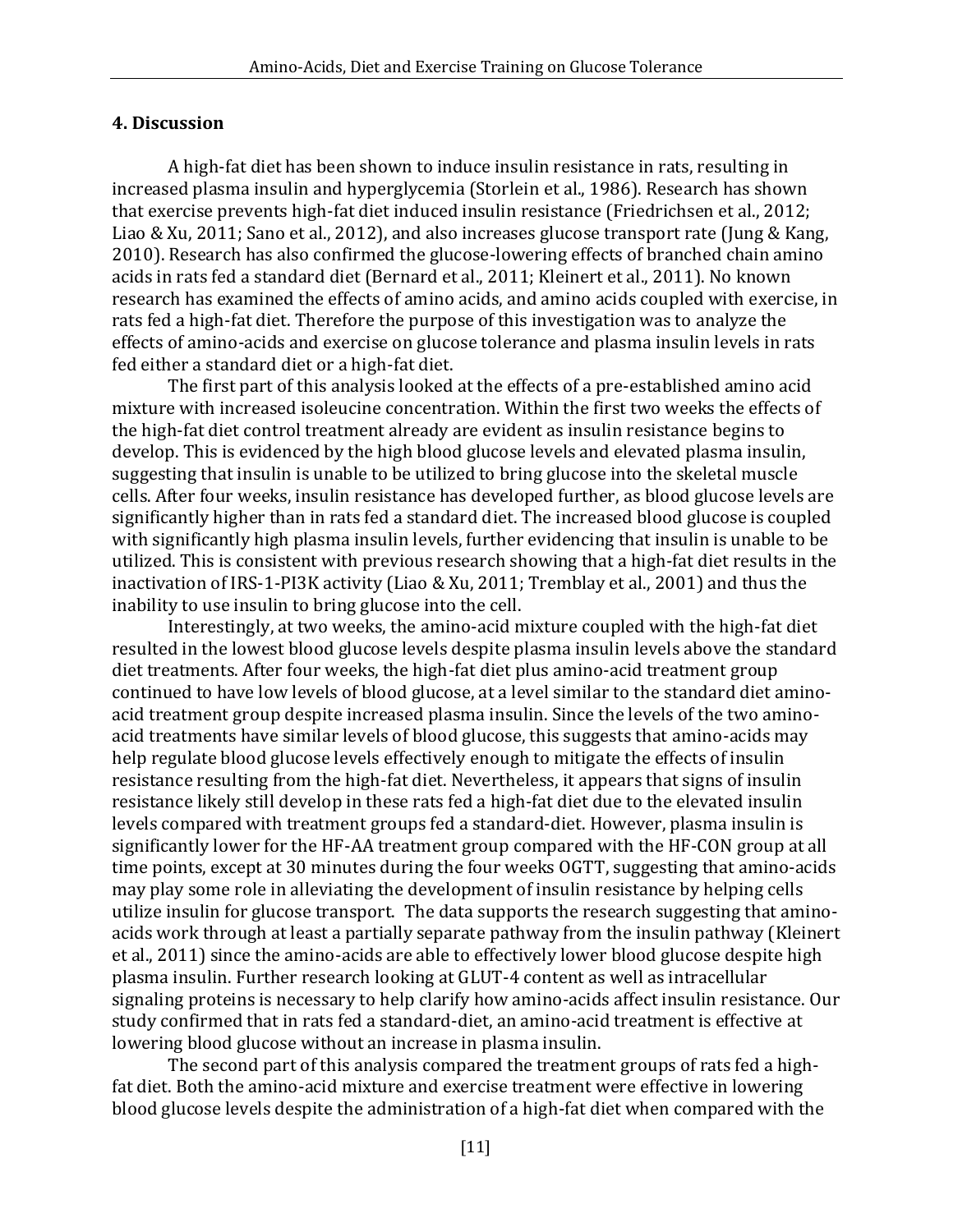high-fat diet control group. Research supports exercise as an effective treatment for preventing and alleviating insulin resistance (Friedrichsen et al., 2012; Liao & Xu, 2011; Sano et al., 2012). Our data confirmed these findings since the exercise treatment lowered blood glucose without high plasma insulin levels. However, our study coupled the exercise treatment with the amino-acid treatment to look for any additive effects. After four weeks, the amino-acid plus exercise treatment group showed significantly lower blood glucose levels at 30 minutes and 1 hour compared with just amino-acids alone, suggesting that exercise provides an additive effect. This confirms that amino-acids and exercise work through separate pathways. Since the significant difference only appeared after four weeks, but not at two, it is possible that the exercise treatment takes time to create changes in cell glucose utilization and/or GLUT-4 translocation. Further research examining total GLUT-4 content will allows us to see if increased GLUT-4 explains the difference between the amino-acid treatment and amino-acid plus exercise treatment.

Prior to this study, research found that amino-acids were effective at lowering blood glucose, suggesting a role for an amino-acid mixture as a non-invasive treatment for improving control of glucose levels. The implications of this study suggest that amino-acids may have an even farther reaching efficacy in controlling blood glucose in the presence of insulin resistance. Amino-acids coupled with exercise may result in increased benefits of glucose tolerance. Further research, examining all possible control and treatment groups, will provide a full picture of just how effective these treatments are in improving blood glucose levels in conditions with, or without, insulin resistance.

In conclusion, this study found that amino-acids are effective at lowering blood glucose in rats with normal glucose tolerance as well as rats made insulin resistant through a high-fat diet. Additionally, an exercise treatment provides an additive effect when coupled with amino-acids in lowering blood glucose levels. Plasma insulin levels are increased in all groups fed a high-fat diet compared with those fed a standard diet, but insulin is lower for amino-acid supplemented groups versus the control, and still lower for the amino-acid plus exercise treatment group. Further research examining all treatment groups, total GLUT-4 content of all groups, as well as various intracellular proteins is necessary to provide a full picture of the physiological effects that amino-acids, diet, and exercise have on skeletal muscle glucose tolerance.

## **Acknowledgments**

I would like to thank Dr. Jeff Bernard for his guidance in mentoring me throughout the duration of this study. I would also like to thank the Saint Mary's Summer Research Program for funding this study. Finally, we would like to thank Dr. John Ivy from the University of Texas at Austin and Dr. Henry Liao from the National Taipei University of Nursing and Health Sciences for their help with supplies and data collection.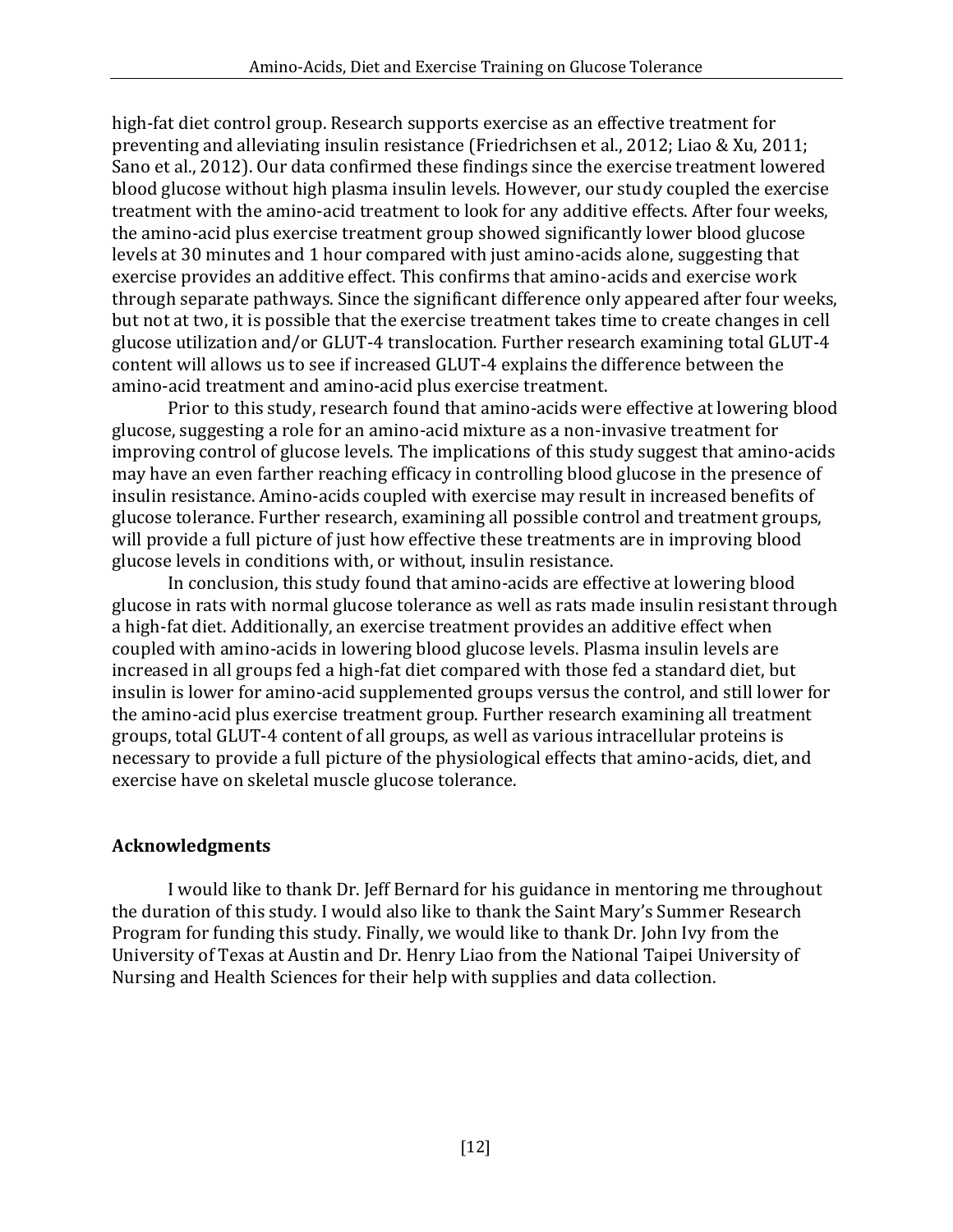# **References**

**Bernard JR, Liao YH, Doerner PG 3rd, Ding Z, Hsieh M, Wang W, Nelson JL, Ivy JL.** An amino acid mixture is essential to optimize insulin-stimulated glucose uptake and GLUT4 translocation in perfused rodent hindlimb muscle. *J Appl Physiol* 113(1): 97-104, 2012.

**Bernard JR, Liao YH, Hara D, Ding Z, Chen CY, Nelson JL, Ivy JL.** An amino acid mixture improves glucose tolerance and insulin signaling in Sprague-Dawley rats. *Am J Physiol Endocrinol Metab* 300: E752-E760, 2011.

**Corcoran MP, Lamon-Fava S, Fielding RA.** Skeletal muscle lipid deposition and insulin resistance: effect of dietary fatty acids and exercise. *Am J Clin Nutr* 85:662-677, 2007.

**Doi M, Yamaoka I, Fukunaga T, Nakayama M.** Isoleucine, a potent plasma glucoselowering amino acid, stimulates glucose uptake in C2C12 myotubes. *Biochem Biophys Res Commun* 312: 1111–1117, 2003.

**Doi M, Yamaoka I, Nakayama M, Mochizuki S, Sugahara K, Yoshizawa F.** Isoleucine, a blood glucose-lowering amino acid, increases glucose uptake in rat sketetal muscle in the absence of increases in AMP-activated protein kinase activity. *J Nutr* 135: 2103–2108, 2005.

**Doi M, Yamaoka I, Nakayama M, Sugahara K, Yoshizawa F.** Hypoglycemic effect of isoleucine involves muscle glucose uptake and whole body glucose oxidation and decreased hepatic gluconeogenesis. *Am J Physiol Endocrinol Metab* 292: E1683–E1693, 2007.

**Friedrichsen M, Mortensen B, Pehmoller C, Birk JB, Wojtaszewski JF.** Exercise-induced AMPK activity in skeletal muscle: role in glucose uptake and insulin sensitivity. *Mol Cell Endocrinol*, 2012.

**Goodyear JL, Kahn BB.** Exercise, glucose transport, and insulin sensitivity. *Annu Rev Med* 49:235-261, 1998.

**Han DH, Hansen PA, Host HH, Holloszy JO.** Insulin resistance of muscle glucose transport in rats fed a high-fat diet. *Diabetes* 46: 1761-1767, 1997.

**Hara D, Morrison PJ, Ding Z, Ivy JL.** Effect of carbohydrate-protein supplementation postexercise on rat muscle glycogen synthesis and phosphorylation of proteins controlling glucose storage. *Metabolism* 60(10): 1406-1415, 2011.

**Jung HL, Kang HY.** Effects of endurance exercise and high-fat diet on insulin resistance and ceramide contents of skeletal muscle in Sprague-Dawley rats. *Korean Diabetes J* 34: 244- 252, 2010.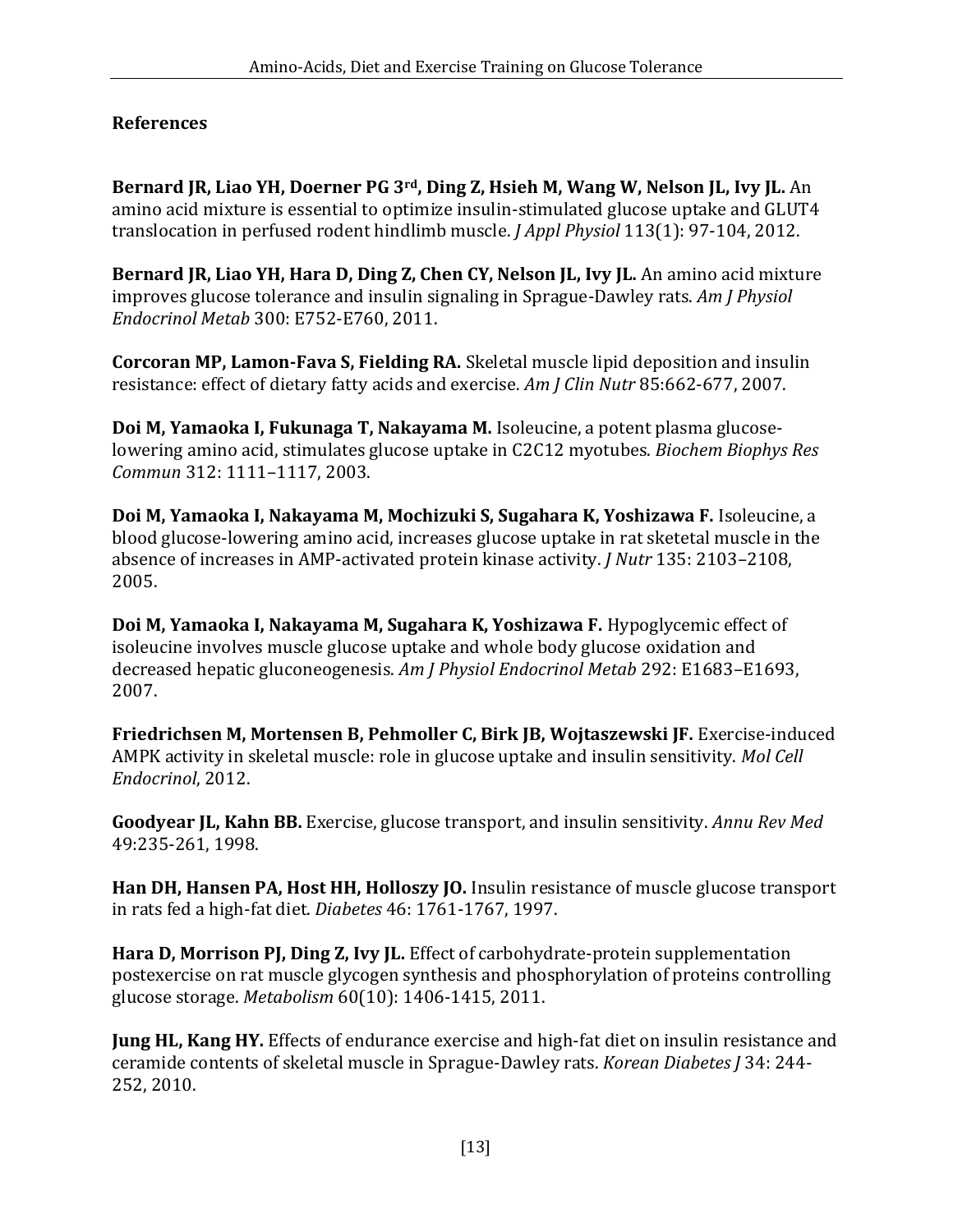**Kim CH, Youn JH, Park JY, Hong SK, Park KS, Park SW, Suh KI, Lee KU.** Effects of highfat diet and exercise training on intracellular glucose metabolism in rats. *Am J Physiol Endocrinol Metab* 278: E977-E984, 2000.

**Kleinert M, Liao YH, Nelson JL, Bernard JR, Wang W, Ivy JL.** An amino acid mixture enhances insulin-stimulated glucose uptake in isolated rat epitrochlearis muscle. *J Appl Physiol* 111: 163-169, 2011.

**Liao B, Xu Y.** Exercise improves skeletal muscle insulin resistance without reduced basal mTOR/S6K1 signaling in rats fed a high-fat diet. *Eur J Appl Physiol* 111: 2743-2752, 2011.

Liu Y, Wan Q, Guan Q, Gao L, Zhao J. High-fat diet feeding impairs both the expression and activity of AMPKa in rats' skeletal muscle. *Biochem Biophys Res Commun* 339: 701-707, 2006.

**Morrison PJ, Hara D, Ding Z, Ivy JL.** Adding protein to a carbohydrate supplement provided after endurance exercise enhances 4E-BP1 and RPS6 signaling in skeletal muscle. *J Appl Physiol* 104(4): 1029-1036, 2008.

**Nishitani S, Matsumura T, Fujitani S, Sonaka I, Miura Y, Yagasaki K.** Leucine promotes glucose uptake in skeletal muscle of rats. *Biochem Biophys Res Commun* 299: 693–696, 2002.

**Nishitani S, Takehana K, Fujitani S, Sonaka I.** Branched-chain amino acids improve glucose metabolism in rats with liver cirrhosis. *Am J Physiol Gastrointest Liver Physiol* 288: G1292–G1300, 2005.

**Sano A, Koshinaka K, Abe N, Morifuji M, Koga J, Kawasaki E, Kawanaka K.** The effect of high-intensity intermittent swimming on post-exercise glycogen supercompensation in rat skeletal muscle. *J Physiol Sci* 62: 1-9, 2012.

**Storlein LH, James DE, Burleigh KM, Chisholm DJ, Kraegen EW.** Fat feeding causes widespread in vivo insulin resistance, decreased energy expenditure, and obesity in rats. *Am J Physiol Endocrinol Metab* 251: E576-E583, 1986.

**Tremblay F, Lavigne C, Jacques H, Marette A.** Defective insulin-induced GLUT4 translocation in skeletal muscle of high fat-fed rats is associated with alteration in both Akt/Protein Kinase B and Atypical Protein Kinase C (ζ/λ) activities. *Diabetes* 50: 1901- 1910, 2001.

**Wang B, Kammer LM, Ding Z, Lassiter DG, Hwang J, Nelson JL, Ivy JL.** Amino acid mixture acutely improves the glucose tolerance of healthy overweight adults. *Nutr Res* 32(1): 30-38, 2012.

**Watson RT, Pessin JE.** Intracellular organization of insulin signaling and GLUT4 translocation. *Recent Progress in Hormone Research* 56: 175-194, 2001.